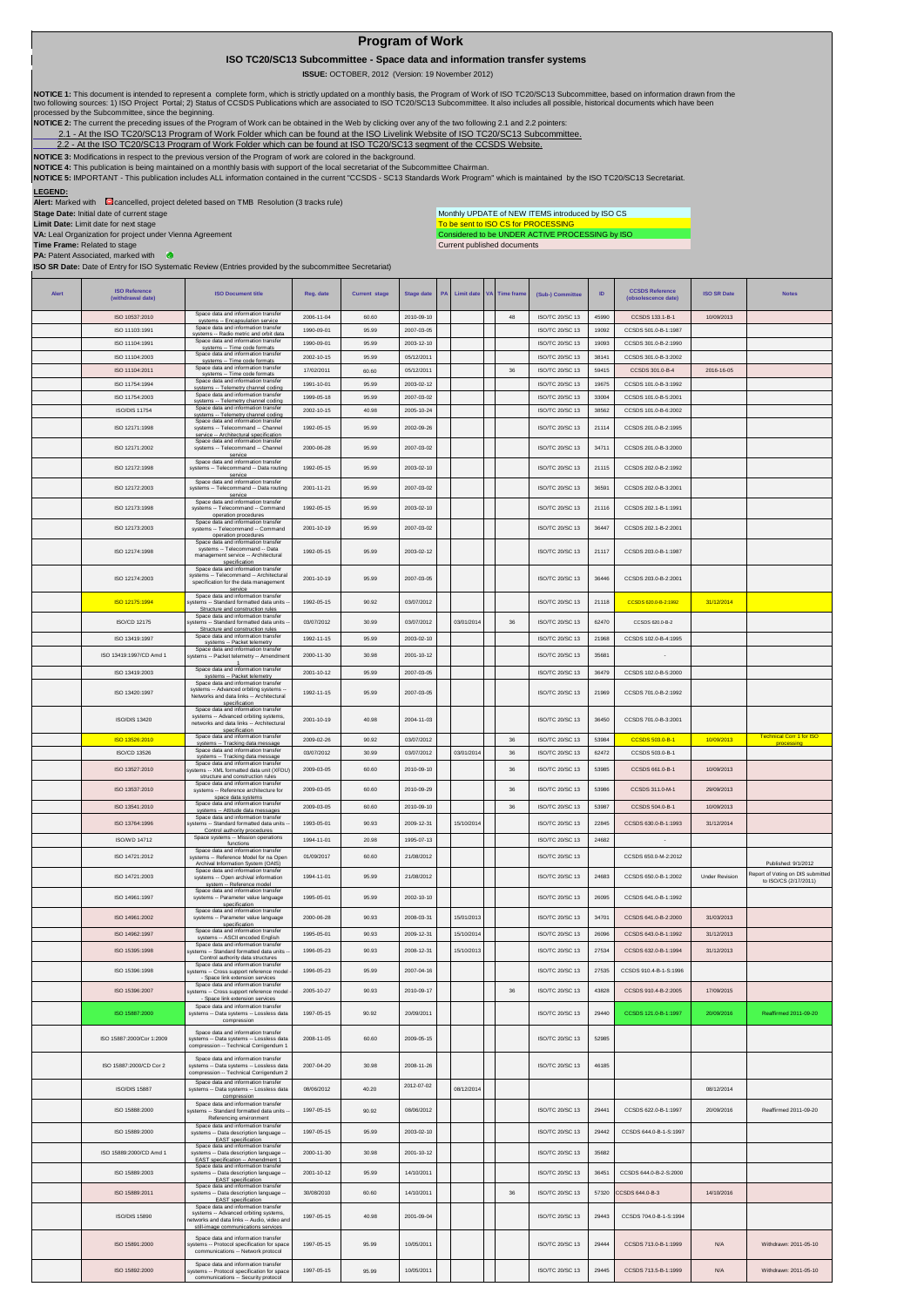|   | ISO 15893:2000                   | Space data and information transfer<br>systems -- Protocol specification for space<br>communications -- Transport protocol                                 | 1997-05-15               | 95.99                                                         | 2010-09-10               |            |              | ISO/TC 20/SC 13                           | 29446          | CCSDS 714.0-B-1:1999                             |                         |                                                                                           |
|---|----------------------------------|------------------------------------------------------------------------------------------------------------------------------------------------------------|--------------------------|---------------------------------------------------------------|--------------------------|------------|--------------|-------------------------------------------|----------------|--------------------------------------------------|-------------------------|-------------------------------------------------------------------------------------------|
|   | ISO 15893:2010                   | Space data and information transfer<br>systems -- Space communications protoco<br>specification (SCPS) -- Transport protocol                               | 2007-03-06               | 60.60                                                         | 2010-09-10               |            | 48           | ISO/TC 20/SC 13                           | 45986          | CCSDS 714.0-B-2                                  | 10/09/2015              |                                                                                           |
|   | ISO 15894:2000                   | (SCPS-TP)<br>Space data and information transfer<br>systems -- Protocol specification for spac                                                             | 1997-05-15               | 95.99                                                         | 10/05/2011               |            |              | ISO/TC 20/SC 13                           | 29447          | CCSDS 717.0-B-1:1999                             | N/A                     | Withdrawn: 2011-05-10                                                                     |
|   | ISO 16363:2012                   | communications -- File protocol<br>Space data and information transfer<br>systems - Audit and certification of                                             | 2010-04-08               | 60.60                                                         | 14/02/2012               |            | 36           | ISO/TC 20/SC 13                           | 56510          | CCSDS 652.0-R-1                                  | 14/02/2015              |                                                                                           |
|   | ISO/DIS 16919                    | trustworthy digital repositories<br>Requirements for bodies providing audit<br>and certification of candidate trustworthy                                  | 2010-12-07               | 40.99                                                         | 23/11/2011               | 07/06/2013 | 36           | <b>ISO/TC 20/SC 13</b>                    | 57950          | CCSDS 652.1-R.1                                  |                         | eport of voting on DIS submitted<br>to ISO/CS for direct publication                      |
|   | ISO 17107:2011                   | digital repositories<br>Space data and information transfer<br>systems -- XML specification for navigation                                                 | 20/01/2011               | 60.60                                                         | 08/11/2011               |            | $36\,$       | SO/TC 20/SC 13                            | 59155          | CCSDS 505.0-B-1 (Dec 2010)                       | 08/11/2014              | (11/23/2011)                                                                              |
|   |                                  | data messages<br>Space data and information transfer                                                                                                       |                          |                                                               |                          |            |              |                                           |                |                                                  |                         |                                                                                           |
|   | ISO 17214:2011<br>ISO 17355:2003 | systems -- Spacecraft onboard interface<br>ervices -- Time access service<br>Space data and information transfer                                           | 17/02/2011<br>1999-05-18 | 60.60<br>95.99                                                | 15/12/2011<br>2004-05-18 |            | $36\,$       | ISO/TC 20/SC 13<br><b>ISO/TC 20/SC 13</b> | 59416<br>33005 | CCSDS 872.0-M-1<br>CCSDS 727.0-B-1 S:2002        | 15/12/2014              |                                                                                           |
|   | ISO 17355:2004                   | systems -- CCSDS file delivery protocol<br>Space data and information transfer<br>svstems -- CCSDS file deliverv protocol                                  | 2002-10-15               | 95.99                                                         | 2007-05-07               |            |              | ISO/TC 20/SC 13                           | 38593          |                                                  |                         |                                                                                           |
| Ð | ISO 17355:2007<br>ISO/CD 17355   | Space data and information transfer<br>systems -- CCSDS file delivery protocol<br>Space data and information transfer                                      | 2005-10-27<br>2007-08-10 | 90.92<br>30.98                                                | 2007-08-10<br>2010-03-05 |            | 36<br>$48\,$ | ISO/TC 20/SC 13<br>ISO/TC 20/SC 13        | 43829<br>50246 | CCSDS 727.0-B-3 S: 2005<br>CCSDS 727.0-B-4: 2007 |                         |                                                                                           |
|   | ISO 17433:2001                   | systems -- CCSDS file delivery protocol<br>Space data and information transfer<br>systems -- Packet telemetry services                                     | 1998-06-30               | 95.99                                                         | 2003-02-11               |            |              | ISO/TC 20/SC 13                           | 28460          | CCSDS 103.0-B-1 S:1996                           |                         |                                                                                           |
|   | ISO 17433:2003                   | Space data and information transfer<br>systems -- Packet telemetry services<br>Rationale, Scenarios, and Requirements                                      | 2001-10-19               | 95.99                                                         | 2007-03-05               |            |              | ISO/TC 20/SC 13                           | 36448          | CCSDS 103.0-B-2 S:2001                           |                         |                                                                                           |
|   | <b>ISO/DIS 17807</b>             | for DTN in Space<br>Space data and information transfer<br>systems -- Telemetry (TM) channel coding                                                        | 11/10/2011               | 40.99                                                         | 04/05/2012               | 11/04/2014 | $36\,$       | ISO/TC 20/SC 13                           | 60592          | CCSDS 734.0-G-1 (Aug 2010<br>CCSDS 735.1-B-1     | <b>Under Developme</b>  | For ISO processing<br>port of voting on DIS submitted<br>to ISO/CS for direct publication |
|   |                                  | profiles<br>Space data and information transfer                                                                                                            | 11/10/2011               | 40.99                                                         |                          |            |              |                                           | 60593          |                                                  |                         | (5/4/2012)<br>eport of voting on DIS submitted                                            |
|   | <b>ISO/DIS 17808</b>             | systems -- Telemetry (TM) channel coding<br>profiles<br>Space data and information transfer                                                                |                          |                                                               | 04/05/2012               | 11/04/2014 | 36           | ISO/TC 20/SC 13                           |                | CCSDS 131.4-M-1                                  | <b>Under Developmen</b> | to ISO/CS for direct publication<br>Report of voting on DIS submitted                     |
|   | <b>ISO/DIS 17809</b>             | systems - Delta-Differential One Way<br>Ranging (Delta-DOR) Operations<br>Mission Operations Reference Model                                               | 11/10/2011               | 40.99                                                         | 04/05/2012               | 11/04/2014 | 36           | <b>ISO/TC 20/SC 13</b>                    | 60594          | CCSDS 506.0-M-1<br>CCSDS 520.1-M-1 (Jul 2010)    | <b>Under Developmen</b> | to ISO/CS for direct publication<br>(5/4/2012)<br>For ISO processing                      |
|   |                                  | Mission Operations Message Abstraction<br>Laver                                                                                                            |                          |                                                               |                          |            |              |                                           |                | CCSDS 520.0-B-1 (Sep 2010                        |                         | For ISO processing                                                                        |
|   | <b>ISO/DIS 17810</b>             | Space data and information transfer<br>systems - Data Transmission and PN<br>Ranging for 2 GHz CDMA Link via Data                                          | 11/10/2011               | 40.99                                                         | 04/05/2012               | 11/04/2014 | $36\,$       | ISO/TC 20/SC 13                           | 60595          | CCSDS 415.1-B-1                                  | <b>Under Developmen</b> | eport of voting on DIS submitted<br>to ISO/CS for direct publication<br>(5/4/2012)        |
|   | <b>NP 17854</b>                  | Relay Satellite<br>Flexible Advance Coding and Modulation<br>Scheme for High Rate Telemetry                                                                | 16/05/2012               | 40.20 (Start date: 2012<br>07-02 End date: 2012-              | 02/07/2012               | 16/11/2014 | 36           | ISO/TC 20/SC 13                           |                | CCSDS 131.2-B-1 (Mar 2012)                       | <b>Under Developmer</b> | SCCC patent resolved (1/2012)                                                             |
|   | <b>ISO/DIS 18201</b>             | Applications<br>Space data and information transfer<br>systems -- Missions operations reference                                                            | 07/03/2012               | $12 - 03$<br>40.20                                            | 03/11/2012               | 07/09/2013 | 24           | ISO/TC 20/SC 13                           |                | CCSDS 520.1-M-1 (Jul 2010)                       |                         |                                                                                           |
|   | <b>ISO/DIS 18202</b>             | model<br>Space data and information transfer<br>systems -- Mission operations message                                                                      | 07/03/2012               | 40.20                                                         | 03/11/2012               | 07/09/2013 | 24           | <b>ISO/TC 20/SC 13</b>                    |                | CCSDS 521.0-B-1 (Sep 2010)                       |                         |                                                                                           |
|   |                                  | abstraction layer<br>Space data and information transfer                                                                                                   |                          | 40.20 (Start date: 2012                                       |                          |            |              |                                           |                |                                                  |                         |                                                                                           |
|   | <b>ISO/DIS 18381</b>             | systems -- Lossless multispectral and<br>hyperspectral image compression<br>Space data and information transfer<br>systems -- Spacecraft onboard interface | 08/06/2012               | 07-02 End date: 2012-<br>$12 - 03$<br>40.20 (Start date: 2012 | 02/07/2012               | 08/12/2014 | 36           | <b>ISO/TC 20/SC 13</b>                    |                | CCSDS 123.0-B-1 (May 2012                        |                         |                                                                                           |
|   | <b>ISO/DIS 18382</b>             | services -- RFID-based inventory<br>management systems                                                                                                     | 08/06/2012               | 07-02 End date: 2012-<br>$12 - 03$                            | 02/07/2012               | 08/12/2014 | $36\,$       | ISO/TC 20/SC 13                           |                | CCSDS 882.0-M-1 (May 2012)                       |                         |                                                                                           |
|   | <b>ISO/DIS 18423</b>             | Pseudo-Noise (PN) Ranging Systems                                                                                                                          | 03/07/2012               | 40.20                                                         | 12/11/2012               | 03/01/2015 | $36\,$       | ISO/TC 20/SC 13                           | 62447          | CCSDS 414.1-B-1                                  |                         |                                                                                           |
|   | <b>ISO/DIS 18424</b>             | XML Telemetric and Command Exchange<br>(XTCE)                                                                                                              | 03/07/2012               | 40.20                                                         | 12/11/2012               | 03/01/2015 | $36\,$       | ISO/TC 20/SC 13                           | 62448          | CCSDS 660.0-B-1                                  |                         |                                                                                           |
|   | <b>ISO/DIS 18425</b>             | Spacecraft Onboard Interface Services -<br>Subnetwork Packet Service                                                                                       | 03/07/2012               | 40.00                                                         | 24/07/2012               |            | 36           | ISO/TC 20/SC 13                           | 62449          | CCSDS 851.0-M-1                                  |                         |                                                                                           |
|   | <b>ISO/DIS 18426</b>             | Spacecraft Onboard Interface Services -<br>Subnetwork Memory Access Service                                                                                | 03/07/2012               | 40.20                                                         | 12/11/2012               | 03/01/2015 | 36           | ISO/TC 20/SC 13                           | 62450          | CCSDS 852 0-M-1                                  |                         |                                                                                           |
|   | <b>ISO/DIS 18427</b>             | Spacecraft Onboard Interface Services -<br>Subnetwork Synchronization Service                                                                              | 03/07/2012               | 40.20                                                         |                          |            | 36           | ISO/TC 20/SC 13                           | 62451          | CCSDS 852.0-M-1                                  |                         |                                                                                           |
|   | <b>ISO/DIS 18428</b>             | Spacecraft Onboard Interface Services -<br>Subnetwork Device Discovery Service                                                                             | 03/07/2012               | 40.20                                                         | 12/11/2012               | 03/01/2015 | 36           | <b>ISO/TC 20/SC 13</b>                    | 62452          | CCSDS 854.0-M-1                                  |                         |                                                                                           |
|   | <b>ISO/DIS 18438</b>             | Spacecraft Onboard Interface Services --<br><b>Subnetwork Test Service</b>                                                                                 | 03/07/2012               | 40.20                                                         | 12/11/2012               | 03/01/2015 | 36           | ISO/TC 20/SC 13                           | 62453          | CCSDS 855.0-M-1                                  |                         |                                                                                           |
|   | <b>ISO/DIS 18439</b>             | Space Communication Cross Support --<br>Service Management -- Service<br>Specification                                                                     | 03/07/2012               | 40.20                                                         | 12/11/2012               | 03/01/2015 | $36\,$       | ISO/TC 20/SC 13                           | 62454          | CCSDS 910.11-M-1                                 |                         |                                                                                           |
|   | <b>ISO/DIS 18440</b>             | Space Link Extension -- Internet Protocol<br>for Transfer Services                                                                                         | 03/07/2012               | 40.20                                                         | 12/11/2012               | 03/01/2015 | $36\,$       | ISO/TC 20/SC 13                           | 62455          | CCSDS 913.1-B-1                                  |                         |                                                                                           |
|   | <b>ISO/DIS 18441</b>             | Space Link Extension -- Application<br>Program Interface for Transfer Services<br>Core Specification                                                       | 03/07/2012               | 40.20                                                         | 12/11/2012               | 03/01/2015 | 36           | ISO/TC 20/SC 13                           | 62456          | CCSDS 914.0-M-1                                  |                         |                                                                                           |
|   | <b>ISO/DIS 18442</b>             | Space Link Extension -- Application<br>Program Interface for Return All Frames<br>Service                                                                  | 03/07/2012               | 40.20                                                         | 12/11/2012               | 03/01/2015 | 36           | <b>ISO/TC 20/SC 13</b>                    | 62457          | CCSDS 915.1-M-1                                  |                         |                                                                                           |
|   | <b>ISO/DIS 18443</b>             | Space Link Extension -- Application<br>Program Interface for Return Channel<br><b>Frames Service</b>                                                       | 03/07/2012               | 40.20                                                         | 12/11/2012               | 03/01/2015 | 36           | ISO/TC 20/SC 13                           | 62458          | CCSDS 915.2-M-1                                  |                         |                                                                                           |
|   | <b>ISO/DIS 18444</b>             | Space Link Extension -- Application<br>Program Interface for Return Operational<br>Control Fields Service                                                  | 03/07/2012               | 40.20                                                         | 12/11/2012               | 03/01/2015 | $36\,$       | ISO/TC 20/SC 13                           | 62459          | CCSDS 915.5-M-1                                  |                         |                                                                                           |
|   | <b>ISO/DIS 18445</b>             | Space Link Extension -- Application<br>Program Interface for the Forward CLTU<br>Service                                                                   | 03/07/2012               | 40.20                                                         | 12/11/2012               | 03/01/2015 | $36\,$       | ISO/TC 20/SC 13                           | 62460          | CCSDS 916.1-M-1                                  |                         |                                                                                           |
|   | <b>ISO/DIS 18446</b>             | Space Link Extension -- Application<br>Program Interface for the Forward Space<br>Packet Service                                                           | 03/07/2012               | 40.20                                                         | 12/11/2012               | 03/01/2015 | $36\,$       | ISO/TC 20/SC 13                           | 62461          | CCSDS 916.3-M-1                                  |                         |                                                                                           |
|   | ISO 20652:2006                   | Space data and information transfer<br>systems -- Producer-archive interface --<br>Methodology abstract standard                                           | 2003-04-10               | 90.93                                                         | 2009-06-30               | 15/04/2014 |              | ISO/TC 20/SC 13                           | 39577          | CCSDS 651.0-M-1:2004                             | 30/06/2014              |                                                                                           |
|   | ISO 21459:2006                   | Space data and information transfer<br>vstems -- Proximity-1 space link protocol                                                                           | 2004-01-09               | 90.93                                                         | 2009-12-31               | 15/10/2014 | $48\,$       | ISO/TC 20/SC 13                           | 40247          | CCSDS 211.2-B-1:2003                             | 31/12/2014              |                                                                                           |
|   | ISO 21460:2006                   | Coding and synchronization sublayer<br>Space data and information transfer<br>systems -- Proximity-1 space link protocol                                   | 2004-01-09               | 95.99                                                         | 2007-10-10               |            | 48           | ISO/TC 20/SC 13                           | 40248          | CCSDS 211.1-B-1                                  |                         |                                                                                           |
|   | ISO 21460:2007                   | Physical layer<br>Space data and information transfer                                                                                                      | 2006-09-12               | 90.93                                                         | 20/09/2011               |            | 36           | ISO/TC 20/SC 13                           | 44999          | CCSDS 211.1-B-3:2006                             | 20/09/2016              | Reaffirmed 2011-09-20                                                                     |
|   |                                  | ystems -- Proximity-1 space link protocol<br>Physical layer<br>Space data and information transfer                                                         |                          |                                                               |                          |            |              |                                           |                |                                                  |                         |                                                                                           |
|   | ISO 21961:2003                   | systems -- Data entity dictionary<br>pecification language (DEDSL) -- Abstrac<br>syntax                                                                    | 2001-06-29               | 90.93                                                         | 2008-06-30               | 15/04/2013 |              | ISO/TC 20/SC 13                           | 36036          | CCSDS 647.1-B-1:2001                             | 30/06/2013              |                                                                                           |
|   | ISO 21962:2003                   | Space data and information transfer<br>systems -- Data entity dictionary<br>specification language (DEDSL) -- PVL                                          | 2001-06-29               | 90.93                                                         | 2008-06-30               | 15/04/2013 |              | ISO/TC 20/SC 13                           | 36037          | CCSDS 647.2-B-1:2001                             | 30/06/2013              | Patent Policy & Declaration Form                                                          |
|   | ISO 22641:2005                   | Space data and information transfer<br>systems -- TM (telemetry) synchronization<br>and channel coding                                                     | 2001-10-12               | 95.99                                                         | 13/07/2012               |            |              | ISO/TC 20/SC 13                           | 36375          | CCSDS 131.0-B-1:2003                             |                         | (CalTech) submitted to ISO on<br>7/8/2011; DIS text submitted to<br>ISO/CS (10/11/11)     |
|   | ISO 22641:2012                   | Space data and information transfer<br>systems -- TM (telemetry) synchronizatior<br>and channel coding                                                     | 11/10/2011               | 60.60                                                         | 13/07/2012               |            | 36           | ISO/TC 20/SC 13                           | 60590          | CCSDS 131.1-B-2                                  |                         |                                                                                           |
|   | ISO 22642:2005                   | Space data and information transfer<br>systems -- TC (telecommand)<br>synchronization and channel coding                                                   | 2001-10-12               | 90.92                                                         | 28/06/2012               |            |              | ISO/TC 20/SC 13                           | 36376          | CCSDS 231.0-B-1:2003                             |                         | CCSDS Cor. 1 = Sep. '03; ISO<br>Cor. $1 = '07$                                            |
|   | ISO 22642:2005/Cor 1:2007        | Space data and information transfer<br>systems -- TC (telecommand)<br>synchronization and channel coding --                                                | 2007-08-21               | 60.60                                                         | 2007-10-03               |            |              | ISO/TC 20/SC 13                           | 50342          |                                                  |                         |                                                                                           |
|   | ISO/NP 22642                     | Technical Corrigendum 1<br>Space data and information transfer<br>systems -- TC (telecommand)                                                              | 28/06/2012               | 10.99                                                         | 28/06/2012               | 28/12/2013 | $36\,$       | ISO/TC 20/SC 13                           | 62446          |                                                  |                         |                                                                                           |
|   | ISO 22643:2003                   | synchronization and channel coding<br>Space data and information transfer<br>systems -- Data entity dictionary                                             | 2001-07-20               | 90.93                                                         | 2009-04-01               | 15/04/2014 |              | ISO/TC 20/SC 13                           | 36377          | CCSDS 647 3-B-1:2002                             | 01/04/2014              |                                                                                           |
|   | ISO 22644:2006                   | specification language (DEDSL) --<br>XML/DTD Syntax<br>Space data and information transfer                                                                 | 19/05/2005               | 95.99                                                         | 13/07/2012               |            | 36           | ISO/TC 20/SC 13                           | 42722          | CCSDS 502.0-B-1                                  |                         | ISO designation changed to ISO                                                            |
|   | ISO/CD 22644                     | systems -- Orbit data messages<br>Space data and information transfer<br>systems -- Orbit data messages                                                    | 12/10/2001               | 30.98                                                         | 03/11/2004               |            |              | ISO/TC 20/SC 13                           | 36379          |                                                  |                         | 26900 under SC 14 work program                                                            |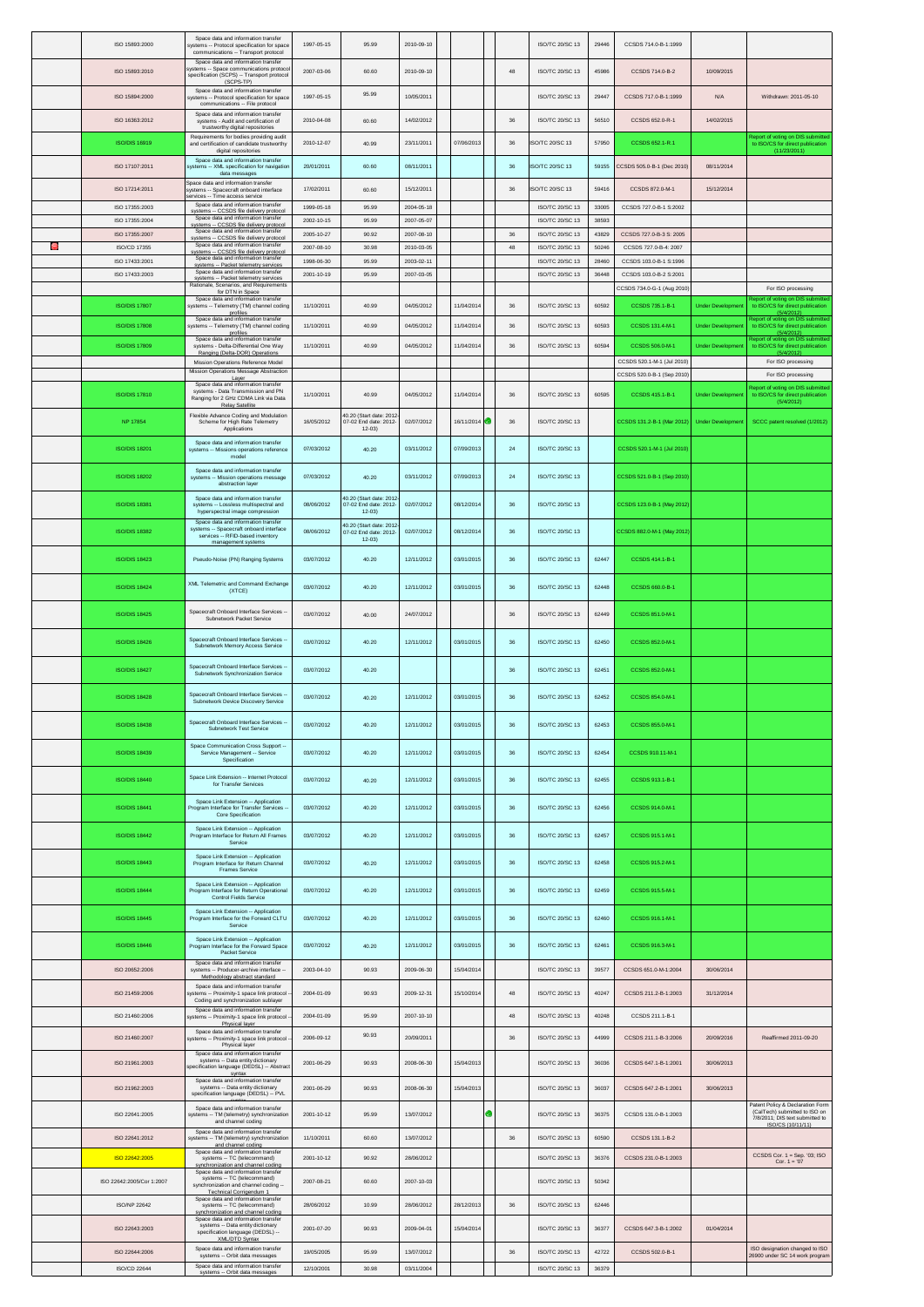|   | ISO 22645:2005          | Space data and information transfer<br>systems -- TM (telemetry) space data link<br>protocol                                                                                     | 2001-10-12 | 90.93                                                    | 2008-12-31 | 15/10/2013                                          |        | ISO/TC 20/SC 13        | 36380 | CCSDS 132.0-B-1:2003 | 31/12/2013            |                                                                                                                                                                                     |
|---|-------------------------|----------------------------------------------------------------------------------------------------------------------------------------------------------------------------------|------------|----------------------------------------------------------|------------|-----------------------------------------------------|--------|------------------------|-------|----------------------|-----------------------|-------------------------------------------------------------------------------------------------------------------------------------------------------------------------------------|
|   | ISO 22646:2005          | Space data and information transfer<br>systems -- Space packet protocol                                                                                                          | 2001-10-12 | 90.92                                                    | 03/07/2012 |                                                     |        | ISO/TC 20/SC 13        | 36381 | CCSDS 133.0-B-1:2003 | 31/12/3013            | For ISO processing                                                                                                                                                                  |
|   | ISO/CD 22646            | Space data and information transfer<br>systems -- Space packet protocol                                                                                                          | 03/07/2012 | 30.99                                                    | 03/07/2012 | 03/01/2014                                          | 36     | ISO/TC 20/SC 13        | 62471 |                      |                       |                                                                                                                                                                                     |
|   | ISO 22647:2006          | Space data and information transfer<br>systems -- Space link identifiers                                                                                                         | 2001-10-12 | 95.99                                                    | 2010-09-10 |                                                     |        | <b>ISO/TC 20/SC 13</b> | 36383 | CCSDS 135.0-B-1:2002 |                       |                                                                                                                                                                                     |
|   | ISO 22647:2010          | Space data and information transfer                                                                                                                                              | 2007-03-14 | 60.60                                                    | 2010-09-10 |                                                     | 48     | <b>ISO/TC 20/SC 13</b> | 45987 | CCSDS 135 0-B-3      |                       |                                                                                                                                                                                     |
|   | ISO 22663:2006          | systems -- Space link identifiers<br>Space data and information transfe                                                                                                          | 2001-10-12 | 95.99                                                    | 2007-10-10 |                                                     |        | <b>ISO/TC 20/SC 13</b> | 36386 | CCSDS 211.0-B-3:2004 |                       |                                                                                                                                                                                     |
|   |                         | systems -- Proximity-1 space link protocol<br>Data link layer                                                                                                                    |            |                                                          |            |                                                     |        |                        |       |                      |                       |                                                                                                                                                                                     |
|   | ISO 22663:2007          | Space data and information transfer<br>systems -- Proximity-1 space link protocol<br>Data link layer                                                                             | 2006-09-12 | 90.93                                                    | 20/09/2011 |                                                     | 36     | <b>ISO/TC 20/SC 13</b> | 45000 | CCSDS 211.0-B-4      | 20/09/2016            | Reaffirmed 2011-09-20                                                                                                                                                               |
|   | ISO 22664:2005          | Space data and information transfer<br>systems -- TC (telecommand) space data<br>link protocol                                                                                   | 2001-10-12 | 90.92                                                    | 14/03/2012 |                                                     |        | <b>ISO/TC 20/SC 13</b> | 36389 | CCSDS 232.0-B-1:2003 |                       | For DIS text submission                                                                                                                                                             |
|   | ISO/NP 22664            | Space data and information transfer<br>systems -- TC (telecommand) space data<br>link protocol                                                                                   | 07/03/2012 | 40.60                                                    | 10/11/2012 | 07/09/2014                                          | $36\,$ | ISO/TC 20/SC 13        | 61746 | CCSDS 232.0-B-2      |                       |                                                                                                                                                                                     |
|   | ISO 22666:2005          | Space data and information transfer<br>systems -- AOS (advanced orbiting<br>systems) space data link protocol                                                                    | 2001-10-12 | 95.99                                                    | 2007-08-15 |                                                     |        | <b>ISO/TC 20/SC 13</b> | 36391 | CCSDS 732 0-B-1:2003 |                       |                                                                                                                                                                                     |
|   | ISO 22666:2007          | Space data and information transfer<br>systems -- AOS (advanced orbiting<br>systems) space data link protocol                                                                    | 2006-06-23 | 90.60                                                    | 17/12/2010 |                                                     | 36     | <b>ISO/TC 20/SC 13</b> | 44866 | CCSDS 732.0-B-2      | 15/08/2012            |                                                                                                                                                                                     |
| Θ | ISO/CD 22666            | Space data and information transfer<br>systems -- AOS (advanced orbiting<br>systems) space data link protocol                                                                    | 22/09/2011 | 30.98                                                    | 18/10/2011 | 2013-03-22<br>(Cancellatio<br>date: 2013<br>$09-22$ | 36     | ISO/TC 20/SC 13        | 60519 |                      |                       |                                                                                                                                                                                     |
|   | ISO 22667:2005          | Space data and information transfer<br>systems -- Communication operations<br>Procedure-1                                                                                        | 2001-10-12 | 90.92                                                    | 14/03/2012 |                                                     |        | ISO/TC 20/SC 13        | 36392 | CCSDS 232.1-B-1:2003 | 31/12/2013            | For DIS text submission                                                                                                                                                             |
|   | <b>ISO/NP 22667</b>     | Space data and information transfer<br>systems -- Communication operations<br>Procedure-1                                                                                        | 07/03/2012 | 40.20<br>Start date: 2012-06-08<br>End date: 2012-11-09) | 08/06/2012 | 07/09/2014                                          | 36     | ISO/TC 20/SC 13        | 61747 | CCSDS 232.1-B-2      |                       |                                                                                                                                                                                     |
|   | <b>ISO/WD 22668</b>     | Space data and information transfer<br>systems -- Space link extension (SLE) -<br>Service management specification                                                               | 2001-10-12 | 20.98                                                    | 2003-11-07 |                                                     |        | ISO/TC 20/SC 13        | 36393 |                      |                       |                                                                                                                                                                                     |
|   | ISO 22669:2003          | Space data and information transfer<br>systems -- Space link extension (SLE) --<br>Return-all-frames service                                                                     | 2001-10-12 | 95.99                                                    | 2007-01-26 |                                                     |        | ISO/TC 20/SC 13        | 36394 | CCSDS 911.1-B-1:2002 |                       |                                                                                                                                                                                     |
|   | ISO 22669:2007          | Space data and information transfer<br>systems -- Space link extension (SLE) --<br>Return-all-frames service<br>Space data and information transfer                              | 2004-12-08 | 90.92                                                    | 14/03/2012 |                                                     | $36\,$ | ISO/TC 20/SC 13        | 43442 | CCSDS 911.1-B-2      |                       | For DIS text submission                                                                                                                                                             |
|   | <b>ISO/NP 22669</b>     | systems -- Space link extension (SLE) --<br>Return-all-frames service<br>Space data and information transfer                                                                     | 07/03/2012 | 40.60                                                    | 10/11/2012 | 07/09/2014                                          | 36     | <b>ISO/TC 20/SC 13</b> | 61743 | CCSDS 911.1-B-3      |                       |                                                                                                                                                                                     |
| Θ | ISO 22670:2006          | systems -- Space link extension (SLE) --<br>Return-channel-frames service<br>Space data and information transfer                                                                 | 2001-10-12 | 90.92                                                    | 14/03/2012 |                                                     |        | ISO/TC 20/SC 13        | 36395 | CCSDS 911.2-B-1:2004 |                       | For DIS text submission                                                                                                                                                             |
|   | ISO/NP 22670            | systems -- Space link extension (SLE) -<br>Return-channel-frames service<br>Space data and information transfer                                                                  | 07/03/2012 | 40.60                                                    | 10/11/2012 | 07/09/2014                                          | 36     | <b>ISO/TC 20/SC 13</b> | 61744 | CCSDS 911.2-B-2      |                       |                                                                                                                                                                                     |
|   | ISO 22671:2005          | systems -- Space link extension (SLE) -<br>Forward command link transmission unit<br>(CLTU)<br>Space data and information transfer                                               | 2001-10-12 | 95.99                                                    | 2007-01-26 |                                                     |        | ISO/TC 20/SC 13        | 36396 | CCSDS 912.1-B-1:2002 |                       |                                                                                                                                                                                     |
|   | ISO 22671:2007          | systems -- Space link extension (SLE) -<br>orward communications link transmission<br>unit (CLTU) service                                                                        | 2004-12-08 | 95.99                                                    | 08/11/2011 |                                                     | 36     | ISO/TC 20/SC 13        | 43443 | CCSDS 912 1-B-2      |                       |                                                                                                                                                                                     |
| e | ISO 22671:2007/CD Cor 1 | Space data and information transfer<br>systems -- Space link extension (SLE) --<br>Forward communications link transmissior<br>unit (CLTU) service -- Technical<br>Corrigendum 1 | 2007-10-01 | 30.98                                                    | 17/01/2011 |                                                     |        | ISO/TC 20/SC 13        | 50583 |                      |                       |                                                                                                                                                                                     |
|   | ISO 22671:2011          | Space data and information transfer<br>systems -- Space link extension (SLE) -<br>orward communications link transmission<br>unit (CLTU) service                                 | 22/12/2010 | 60.60                                                    | 08/11/2011 |                                                     | 36     | ISO/TC 20/SC 13        | 58052 |                      |                       |                                                                                                                                                                                     |
|   | ISO 22672:2006          | Space data and information transfer<br>systems -- Space link extension (SLE) --<br>Forward space packet                                                                          | 19/05/2005 | 95.99                                                    | 08/11/2011 |                                                     | 36     | ISO/TC 20/SC 13        | 42721 | CCSDS 912.3-B-1      |                       |                                                                                                                                                                                     |
|   | <b>ISO/CD 22672</b>     | Space data and information transfer<br>systems -- Space link extension (SLE) -<br>Forward space packet service                                                                   | 12/10/2001 | 30.98                                                    | 04/05/2004 |                                                     | 36     | ISO/TC 20/SC 13        | 36397 |                      |                       |                                                                                                                                                                                     |
|   | ISO 22672:2011          | Space data and information transfer<br>systems -- Space link extension (SLE) -<br>orward space packet service specification                                                      | 22/12/2010 | 60.60                                                    | 08/11/2011 |                                                     | 36     | <b>ISO/TC 20/SC 13</b> | 58052 | CCSDS 912.3-B-2      |                       |                                                                                                                                                                                     |
|   | ISO 26143:2007          | Space data and information transfer<br>systems -- Space link extension (SLE) -<br>Return operational control fields service                                                      | 2005-09-08 | 90.92                                                    | 14/03/2012 |                                                     | 36     | ISO/TC 20/SC 13        | 43394 | CCSDS 911.5-B-1      |                       | For DIS text submission                                                                                                                                                             |
|   | <b>ISO/NP 26143</b>     | Space data and information transfer<br>systems -- Space link extension (SLE) --<br>Return operational control fields service                                                     | 07/03/2012 | 40.60                                                    | 10/11/2012 | 07/09/2014                                          | 36     | <b>ISO/TC 20/SC 13</b> | 61745 | CCSDS 911.5-B-2      |                       |                                                                                                                                                                                     |
|   | ISO 26868:2009          | Space data and information transfer<br>systems -- Image data compression                                                                                                         | 2005-12-02 | 60.60                                                    | 2009-01-29 | 15/01/2014                                          | 36     | ISO/TC 20/SC 13        | 43849 | CCSDS 122.0-B-1      | <b>Under Revision</b> | CCSDS Cor.1 = Jul. '06; Cor.2 =<br>Jul. '08; no Cor. 1 or 2 in ISO;<br>current CCSDS version has both<br>Cor incorporated; all 3 CCSDS<br>Cor submitted to ISO/CS for<br>processing |
| Θ | ISO 26868:2009/CD Cor 1 | Space data and information transfer<br>systems -- Image data compression --<br>Technical Corrigendum 1                                                                           | 09/11/2011 | 30.99                                                    | 27/05/2012 | 9/5/2012<br>(Cancelatio<br>date 2012<br>$11 - 09$   | 24     | ISO/TC 20/SC 13        | 60964 |                      |                       |                                                                                                                                                                                     |

## International harmonized stage codes

| <b>STAGE</b>               | <b>SUBSTAGE</b>                                                         |                                                                                        |                                                                     |                                                                                   |                                                                          |                                                   |                                                                                           |  |  |  |
|----------------------------|-------------------------------------------------------------------------|----------------------------------------------------------------------------------------|---------------------------------------------------------------------|-----------------------------------------------------------------------------------|--------------------------------------------------------------------------|---------------------------------------------------|-------------------------------------------------------------------------------------------|--|--|--|
|                            |                                                                         |                                                                                        |                                                                     | 90<br><b>Decision Substages</b>                                                   |                                                                          |                                                   |                                                                                           |  |  |  |
|                            | 00<br>Registration                                                      | 20<br>Start of main<br>action                                                          | 60<br>Completion<br>of main<br>action                               | 92<br>Repeat an<br>earlier phase                                                  | 93<br>Repeat<br>current phase                                            | 98<br>Abandon                                     | 99<br>Proceed                                                                             |  |  |  |
| 00<br>Preliminary<br>stage | 00.00<br>Proposal for<br>new project<br>received                        | 00.20<br>Proposal for<br>new project<br>under review                                   | 00.60<br>Close of<br>review                                         |                                                                                   |                                                                          | 00.98<br>Proposal for<br>new project<br>abandoned | 00.99<br>Approval to<br>ballot proposal<br>for new project                                |  |  |  |
| 10<br>Proposal<br>stage    | 10.00<br>Proposal for<br>new project<br>registered                      | 10.20<br>New project<br>ballot initiated                                               | 10.60<br>Close of<br>votina                                         | 10.92<br>Proposal<br>returned to<br>submitter for<br>further<br>definition        |                                                                          | 10.98<br>New project<br>rejected                  | 10.99<br>New project<br>approved                                                          |  |  |  |
| 20<br>Preparatory<br>stage | 20.00<br>New project<br>registered in<br><b>TC/SC work</b><br>programme | 20.20<br>Working draft<br>(WD) study<br>initiated                                      | 20.60<br>Close of<br>comment<br>period                              |                                                                                   |                                                                          | 20.98<br>Project<br>deleted                       | 20.99<br><b>WD</b> approved<br>for registration<br>as CD                                  |  |  |  |
| 30<br>Committee<br>stage   | 30.00<br>Committee<br>draft (CD)<br>registered                          | 30.20<br>CD<br>study/ballot<br>initiated                                               | 30.60<br>Close of<br>voting/<br>comment<br>period                   | 30.92<br>CD referred<br>hack to<br>Working<br>Group                               |                                                                          | 30.98<br>Project<br>deleted                       | 30.99<br>CD approved<br>for registration<br>as DIS                                        |  |  |  |
| 40<br>Enquiry<br>stage     | 40.00<br><b>DIS</b> registered                                          | 40.20<br><b>DIS ballot</b><br>initiated: 5<br>months                                   | 40.60<br>Close of<br>voting                                         | 40.92<br>Full report<br>circulated:<br><b>DIS referred</b><br>back to TC or<br>SC | 40.93<br>Full report<br>circulated:<br>decision for<br>new DIS<br>ballot | 40.98<br>Project<br>deleted                       | 40.99<br>Full report<br>circulated: DIS<br>approved for<br>registration as<br><b>FDIS</b> |  |  |  |
| 50<br>Approval<br>stage    | 50.00<br><b>FDIS</b><br>registered for<br>formal<br>approval            | 50.20<br><b>FDIS ballot</b><br>initiated: 2<br>months.<br>Proof sent to<br>secretariat | 50.60<br>Close of<br>voting.<br>Proof<br>returned by<br>secretariat | 50.92<br><b>FDIS</b> referred<br>back to TC or<br>SC                              |                                                                          | 50.98<br>Project<br>deleted                       | 50.99<br><b>FDIS</b><br>approved for<br>publication                                       |  |  |  |
| 60<br>Publication<br>stage | 60.00<br>International<br>Standard<br>under<br>publication              |                                                                                        | 60.60<br>International<br>Standard<br>published                     |                                                                                   |                                                                          |                                                   |                                                                                           |  |  |  |